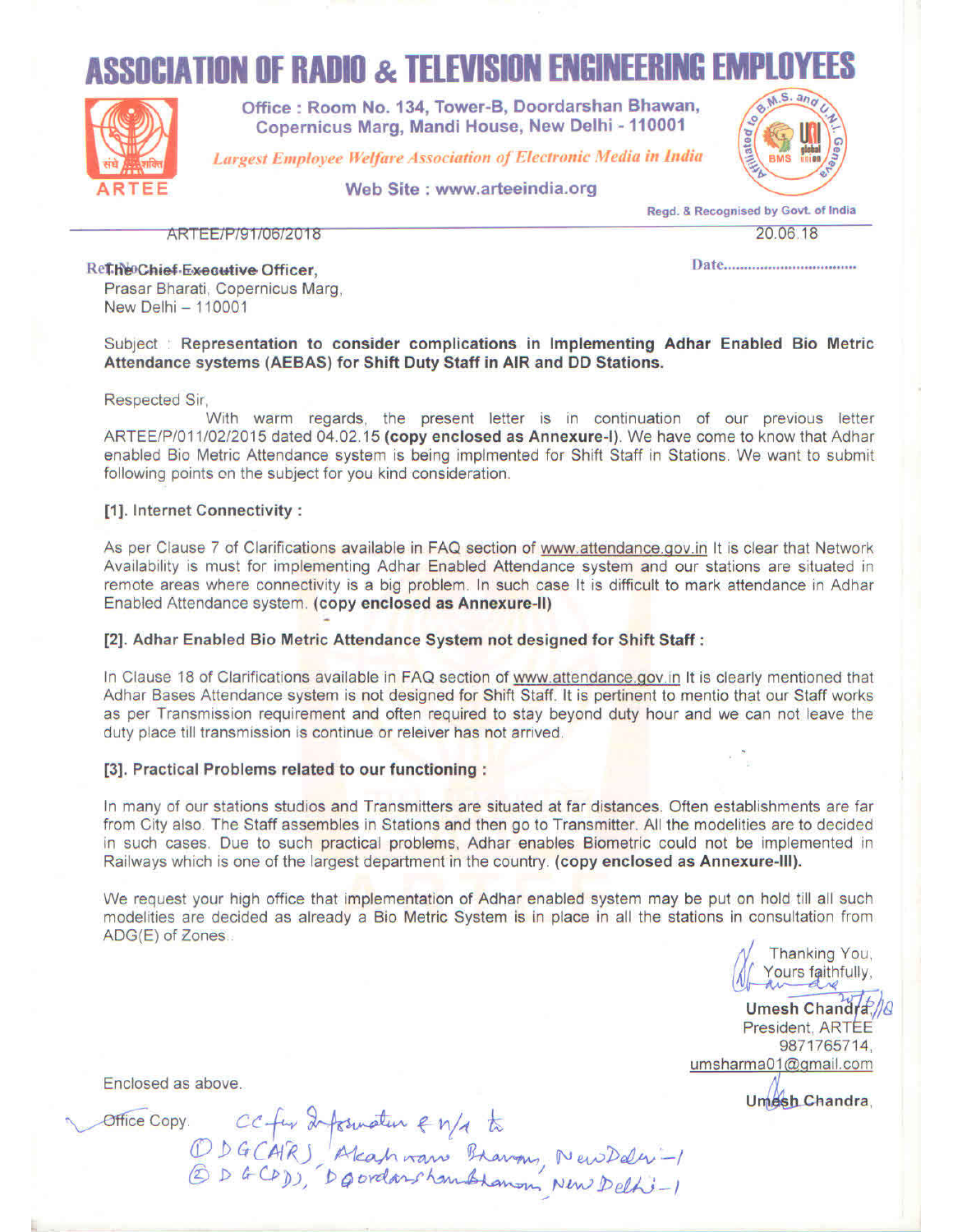FAQs on Biometric Attendance System (BAS)

### **Q.1How does an organization start Biometric Attendance System (BAS) for their employees?**

**Ans.** Please submit details of the nodal officer and upload a signed request by the head of the department on attendance.gov.in portal. System would send OTP to the mobile number/official email id of the nodal officer which needs to be entered again on the portal for verification. Back-end administrator would then check the details of the organization submitted and make the organization active by assigning it a unique sub-domain which will be the first name of the website. Nodal officer will then be sent an email by the system giving username (which will be the subdomain name assigned to the organization) and a password.

#### **Q.2What are the steps for starting registration of employees by the Nodal Officer?**

**Ans.**Nodal officer would need to login on to the assigned [subdomain].attendance.gov.in with the user name and password sent on completion of step 1 and then create master list of locations of their offices, designation of their offices along with designation equivalence and divisions/units/groups within their organization.

### **Q.3How does employee start registering on the portal?**

Ans. After nodal officer completes step 1 & 2, employee can start registering online either at [organizationdomain].attendance.gov.in by submitting their details along with their Aadhaar number.

### **Q.4What are the steps for verification of employees?**

Ans. Nodal Officer would need to verify details submitted by the employee including whether Aadhaar number entered by the employee belongs to them. After completing of the above verifications, employee would be informed by SMS/Email that his registration process is completed on the attendance portal.

#### **Q.5Will an employee be able to mark his attendance on any Biometric Attendance System (BAS) terminal installed in any Building?**

**Ans.**It is possible for central and state government employees to mark their attendance on Biometric Attendance System terminals installed in any building in their respective states only, using the attendance id provided to them. The dashboard reports would be able show the location/building from where an employee has marked his attendance

#### **Q.6How can an employee mark attendance if he/she is not having Aadhaar number?**

**Ans.**It is mandatory for employees to have a valid Aadhaar number to start marking attendance. Without an Aadhaar number, the employees will not be able to mark mark attendance.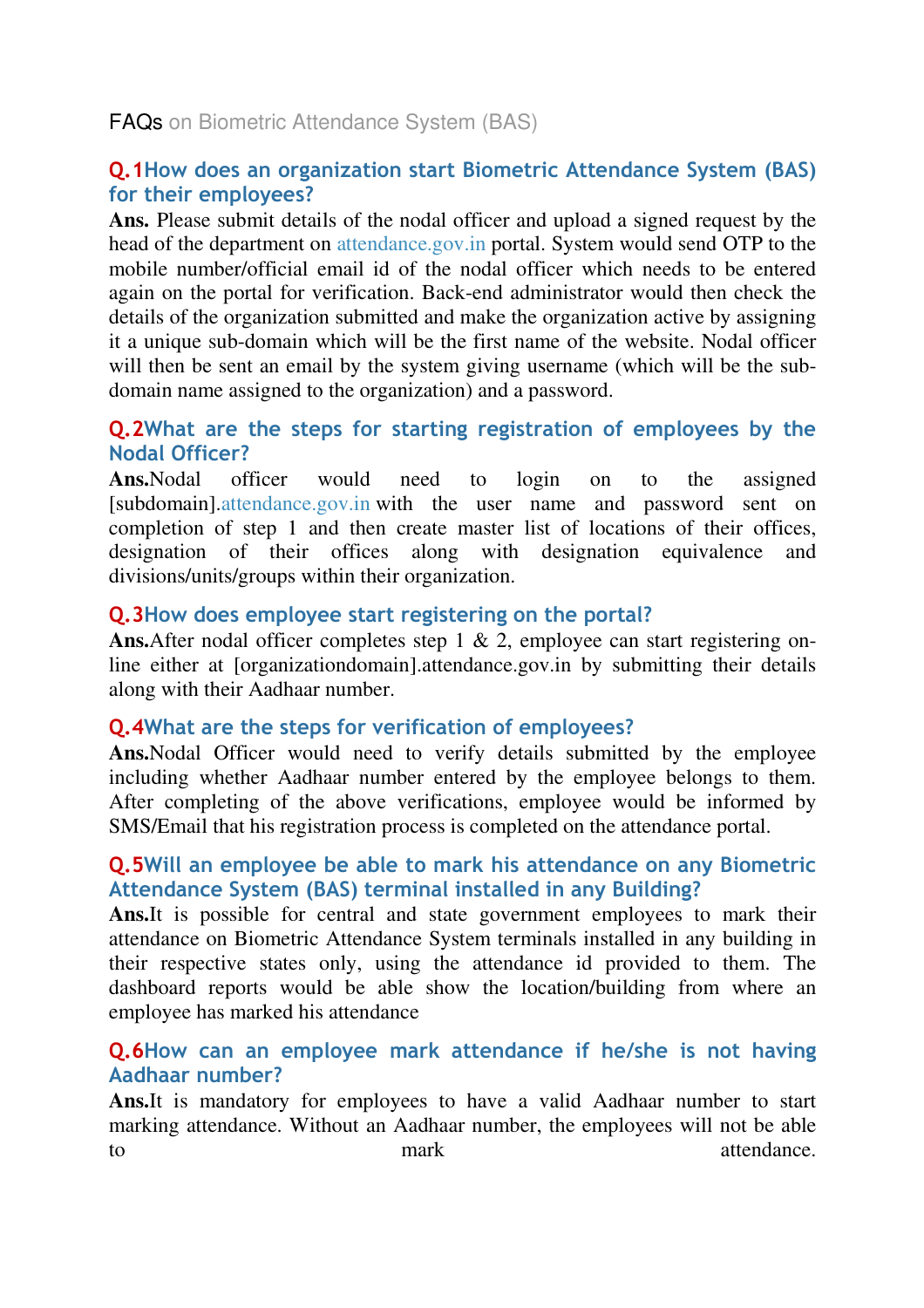For information regarding Aadhaar enrollment centers please contact 1947 (UIDAI Helpline)

**Q.7 Is network connectivity essential for marking attendance? Ans.BAS - is an online attendance system. Network connectivity - is essential for the working of the devices used for marking attendance. Devices will work through Wi-Fi access points, 2G/3G/4G activated SIM cards for GPRS connectivity and in LAN based devices.** 

#### **Q.8 What is the number of biometric terminals required?**

**Ans.**Every employee will need to enter his 6/8 digit unique id on the touch screen of the tablet and then present his bio-metric (finger print/ iris) for authentication. This may initially take up to 30 seconds to 1 minute depending on number of attempts required. With some practice and training, the time for giving bio-metric attendance by each employee may reduce to less than 10 seconds. Therefore one bio-metric terminal may be sufficient for about 30 to 40 employees during 30 minute peak load time. Assuming 50% to 70% employees will be coming to office during the peak timings, one bio-metric terminal can be planned for catering to every 50 employees in the department. Also, multiple machines will be put in the entry gate which can be commonly used by employees of different ministries/departments; waiting time in the queue will further reduce.

### **Q.9 Where should tablet based terminals be installed?**

**Ans.**It is suggested to install multiple BAS terminals at the entry/exit gates of the buildings where security is positioned round the clock.

### **Q.10 Where should the desktop based finger print devices be installed?**

**Ans.**It is suggested to install desktop finger print devices on Windows desktop PCs connected on LAN in order to avoid rush at the attendance terminals installed at the entry gates.

#### **Q.11Who would maintain the attendance terminals, connectivity and attendance software for desktop PCs?**

**Ans.**It would be responsibility of the organization for the maintenance of attendance terminals, connectivity and attendance software for desktop PC's.

### **Q.12 What are the types of reports available on dashboard?**

**Ans.**There is a wide range of reports that can be generated for the organization. However on the dashboard, one can see the reports for the number of registered employees, employee's present and active devices.

### **Q.13Expected Role of IT coordinators and Nodal Officers in Departments.**

**Ans.**Miety/NIC/NICSI/UIDAI are the implementing agencies for BAS. The nodal officer of that office will identify locations where attendance terminals are to be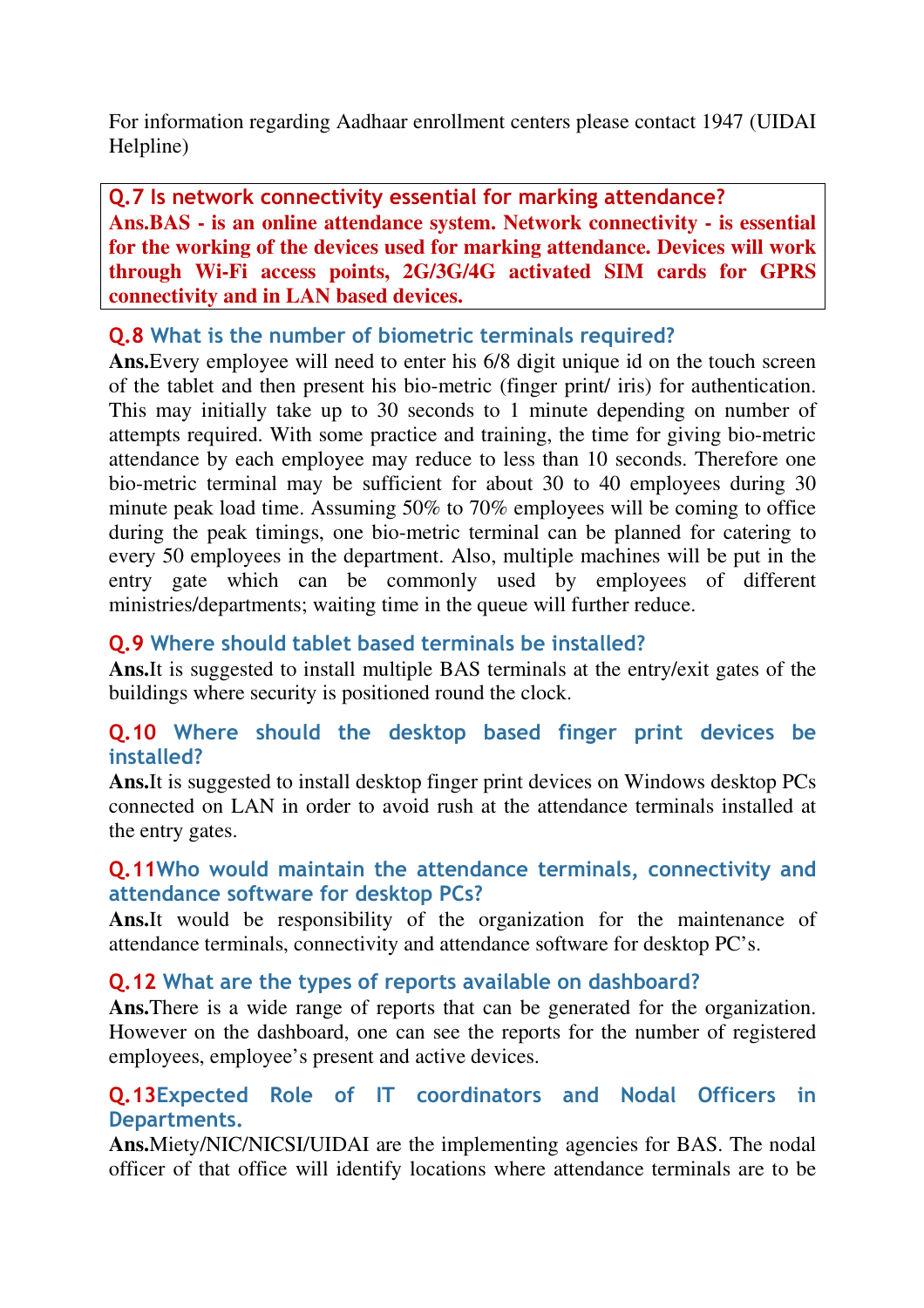installed in the office location. Since, internet connectivity is a pre-requisite for running BAS, Departments should ensure proper LAN/alternate connectivity at all device locations/points. Nodal officers will envisage registration of all employees on their attendance portal before starting marking of attendance.

#### **Q.14What is RD service?**

**Ans.**RD services were introduced effective June 2017, following the guidelines issued by UIDAI. It then became mandatory for devices to be registered with UIDAI. This added another security layer which aimed at curbing/reducing the chances of hacking into the database.

#### **Q.15What are non- standard tablets?**

**Ans.**Tablets which are not SafetyNet Passed and rooted fall under the category of non standard tablets.

#### **Q.16How can attendance devices be procured?**

Ans. Users can check the compatible device on http://attendance.gov.in/faq/compatible\_devices and then procure them from GEM.

#### **Q.17How safe is the Aadhaar information when used for marking attendance?**

**Ans.**At the time of registration, employees provide basic details of Aadhaar for verification by UIDAI. At the time of marking attendance, only the unique attendance id provided to the employee is accepted and verified. Otherwise, Aadhaar details are masked and encrypted in the system; hence the Aadhaar information is safe.

**Q.18 Is there any provision in BAS for shift duty? Ans.No there is no provision for shift duty in BAS because the work hours are calculated for 24 hours and after 12 midnight a date change comes into effect.** 

#### **Q.19What happens if I punch out more than once in a day?**

**Ans.**The very first time an employee marks attendance in a day is taken to be his In- time. The last attendance marked in the day is considered to be the Out-time. This means attendances marked in between the first and the last punch are not considered.

#### **Q.20What are the various errors that are incurred while marking attendance?**

**Ans.**While marking attendance employees may encounter various error codes. For details of these error codes please visit http://attendance.gov.in/faq/error\_code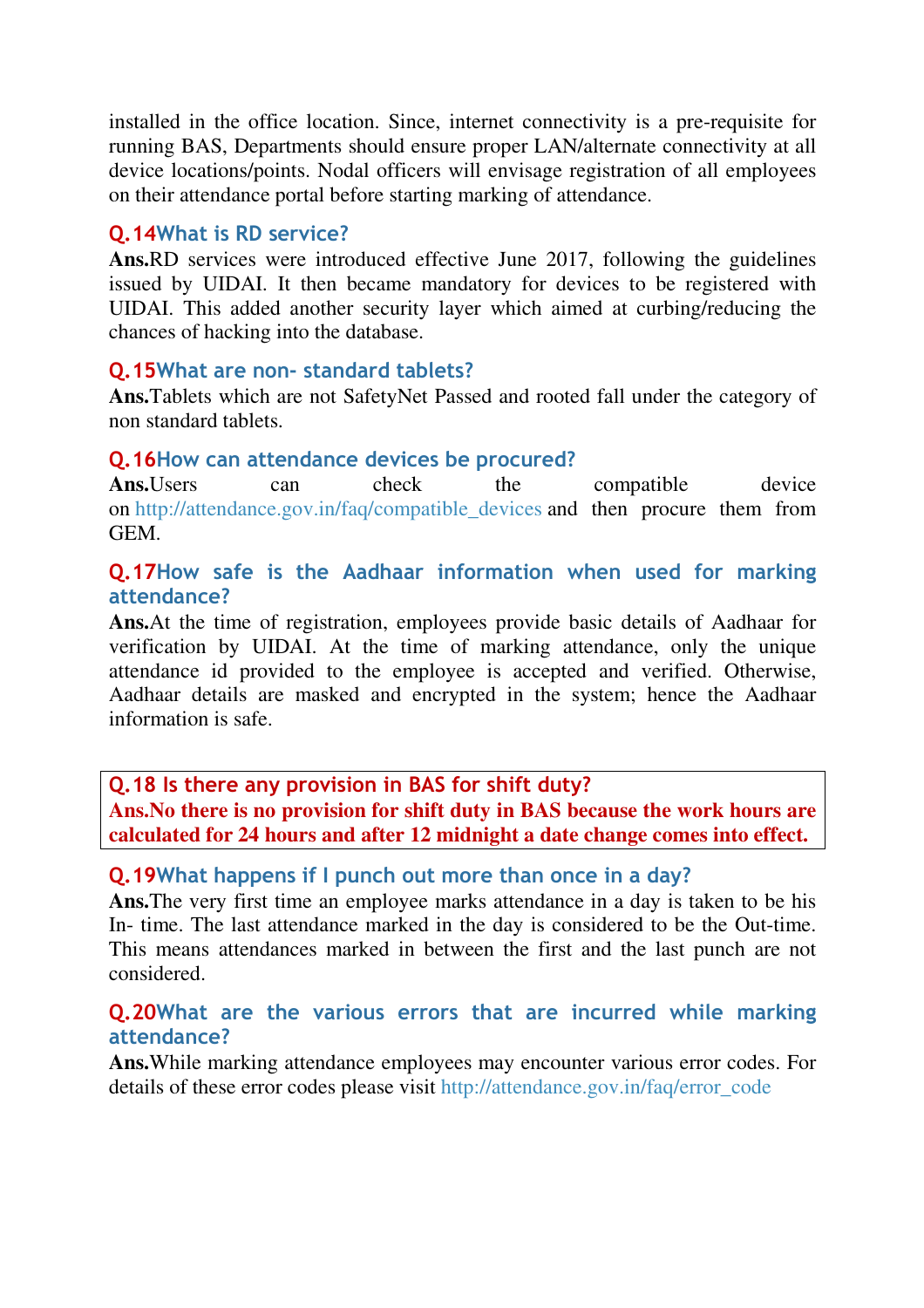## **Association of Radio & Television Engineering Employees**



Post Box no. 422, New Delhi-110001

Recognized by Govt. Of India and Prasar Bharati as per CCS(RSA) Rules 1993 Affiliated to Union Network International, Geneva Affiliated to Confederation of Central Govt. Employees and Workers (CCGEW) www.arteeindia.org

Date ....... $04.02...15$ 

Zonal **Offices**  The Chief Executive Officer, Prasar Bharati, PTI Building, New Delhi-110001.

**East Zone** PO Box-2713 Kolkata  $(W.B.)$ 700001

Subject: Request to take decision to exclude operational staff from Bio Metric System due to impracticability in LPTs, HPTs and LRSs.

Respected Sir,

N.E.Zone **PO** Box-83 Guwahati  $(Assam)$ 781001

With warm regards, this in reference of your instruction as per discussion in Office Council Meeting of Doordarshan on 11.11.14 on the subject stated above. This Association is in full support of punctuality in performing duties by staff Members but after receiving. It is absolutely impractical to implement Bio Metric System in our LPTS due to following practical problems.

North Zone P.O.Box-331 New Delhi 110001

**South Zone** P.O.Box-176 **Triplicane** Chennai  $(TN)$ 600005

**West Zone** PO Box  $-11228$ Mumbai (Maharashtra) 400020

[1]. Staff posted in stations of AIR and DD are operational Staff and recently Railway Board has taken a decision (copy enclosed) to exempt Operational Staff from Bio Metric System. Pl. refer clause 2 of enclosed order of Railway Board.

[2]. All LPTs/LRSs are suffering from Acute Staff Shortage and are being run by staff which is inadequate to run the shifts to cover full transmission. Sometime a single person perform duty. So as an adjustment staff perform duties in more than one, two and sometimes more than two shifts without any compensation for extra duties. If staff record Attendance through Bio Metric it shall be against the law and not sustainable. If staff does do this kind of Adjustment it will not be possible to run the LPTs due to staff shortage.

 $\frac{1}{2}$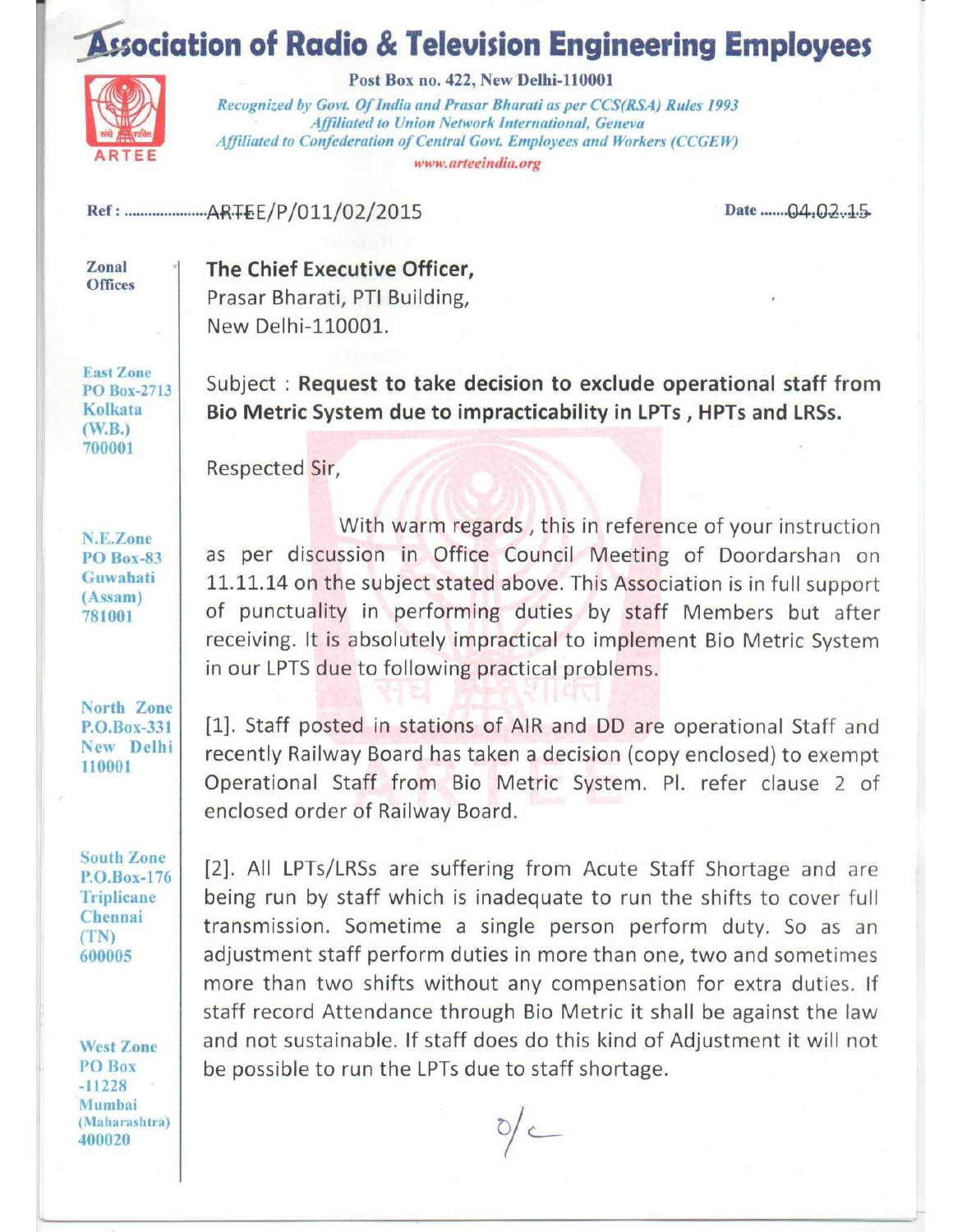[3]. Due to fund shortage, department is not in a position to provide conveyance to staff after performing duties in ODD hours and staff is bound to remain in the transmitters because in the Morning again he has to start the Transmission.

It is requested to take a decision in this regard at the earliest.

Thanking you,

Yours faithfully,

**UMESH CH HANDR** President, ARTEE, 0-9871765714, umsharma01@yahoo.com

enclosed as above

Cc for information to

[1]. DG(AIR), Akashwani Bhawan, New Delhi [2]. DG(DD), Doordarshan Bhawan, New Delhi [3]. Office Copy.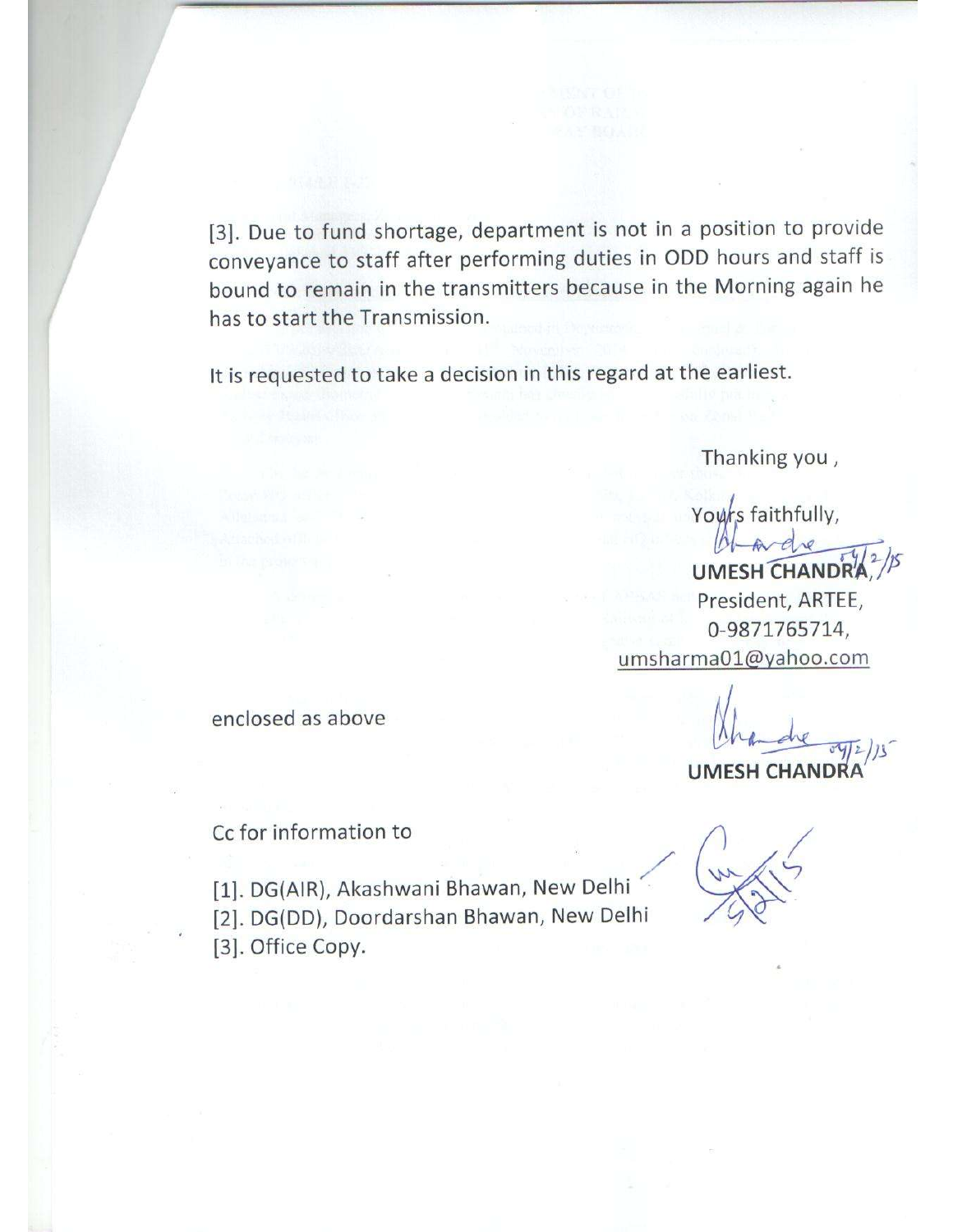RBENO. 151/2014

#### **GOVERNMENT OF INDIA MINISTRY OF RAILWAYS RAILWAY BOARD**

No. E(G)2014/LE 1-27

30-12-2014 Dated:

All General Managers, Zonal Railways/ Production Units/ Metro/Kolkata, CORE/Allahabad, DG/RDSO & CAOs/PUs

## Sub: Introduction of Biometric Attendance System on Indian Railways

As per decision of government contained in Department of Personnel & Training OM no.11013/9/2014/Estt.(A-III) dated 21<sup>st</sup> November 2014 (copy enclosed), Biometric Attendance System has to be implemented on Indian Railways by 26<sup>th</sup> January, 2015. An Aadhar based Biometric Attendance System has already been successfully put in place at the Railway Board office and it has been decided to replicate the same on Zonal Railways in a phased manner.

In the first phase of this project it has been decided to cover those staff working at  $2.$ Zonal HQ office, administrative office of Production Units, RDSO, Kolkatta Metro, CORE Allahabad and Divisional headquarter offices who do not fall under shift duty roster. Attached offices falling under the Zonal HQ and Divisional HQ offices shall not be included in the project at present.

A compilation of processes for implementation of AEBAS activities as compiled by  $3.$ C&IS Dte. of Railway Board is enclosed for guidance. Railway offices may encourage the staff to obtain Aadhar Registration numbers and also organise camps on their premises for this purpose to facilitate the process.

Zonal Railways and Production Units may take necessary steps to put in place an  $\overline{4}$ . operational Biometric Attendance System at the earliest, for which devices may be procured as per standard procedure through DGS&D rate contracts. The items have been approved by Department of Electronics and Information Technology (DeitY)/NIC, and come with inbuilt warranty for specific periods. The warranties as available to DeitY should be obtained by the purchasing units as well.

The vendor list, specification and prices etc for procuring the devices may be obtained from the official website of National Informatics Centre Services Inc. (NICSI) by 5. navigating through the following links :-

## NICSI (official website)  $\rightarrow$  OFFERINGS  $\rightarrow$  HARDWARE PERIPHERALS $\rightarrow$ FINGER SCANNERS/BIOMETRICS -> AEABS PRODUCTS.

It is presumed that the offices chosen for introduction of Biometric attendance system in the first phase already have functional network facility. A small amount is however 6. being sanctioned for upgrading the networking facility and contingency expenses as required. Tele Directorate of Railway Board has made the following observations regarding networking:-

Contd p2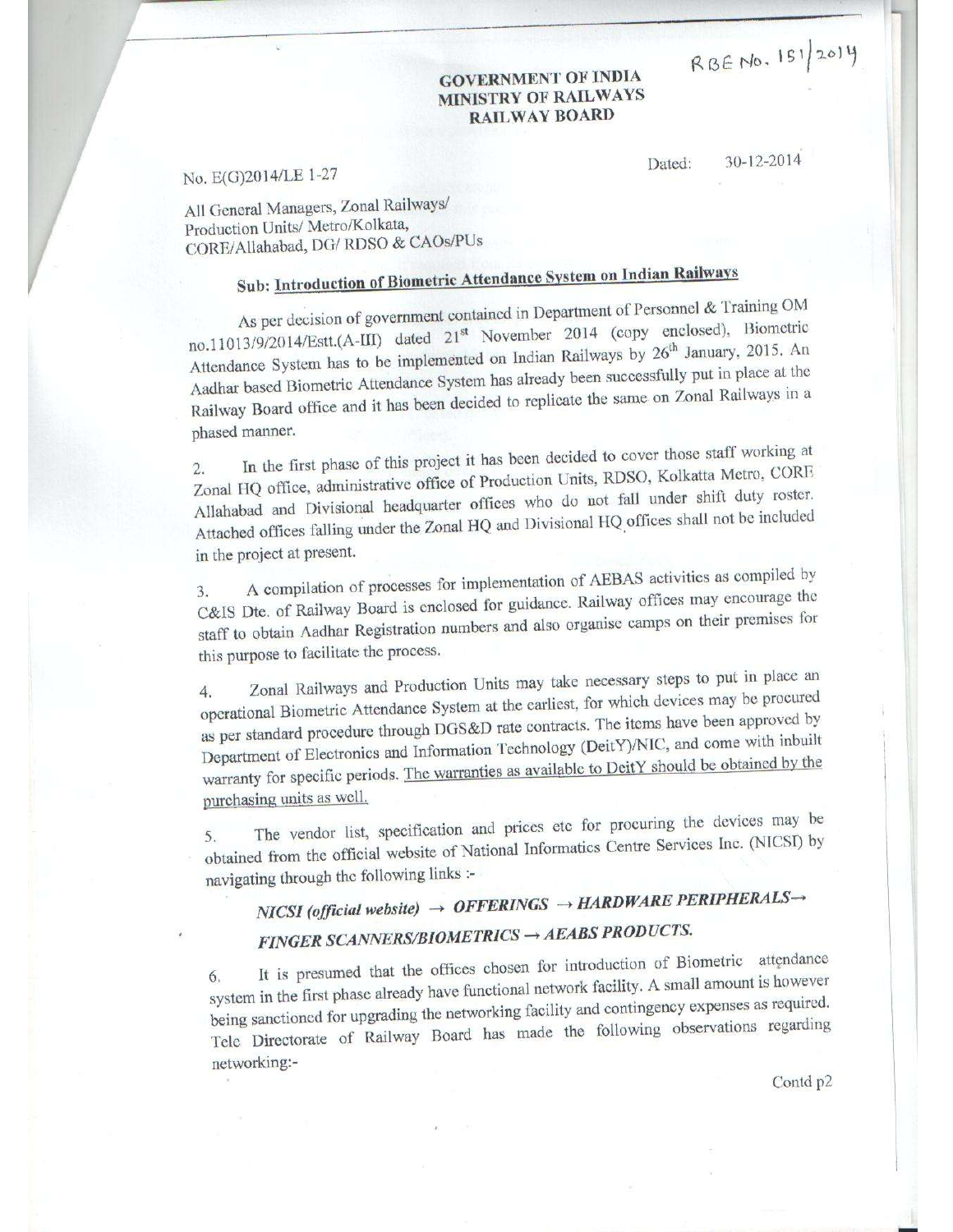Wall mounted devices have provision for SIM slots. This to be used for net a. connectivity.

Railway may strengthen their existing (if available) WLAN network utilising the  $\mathbf{h}$ networking cost provisioned for this purpose.

Railways to provide WLAN network, if not available, and strengthen  $\mathcal{C}$ . its railnet network, if required from its own resources.

7. The following guidelines/yardsticks are being laid down for operationalizing this system.

- Overall one device for every 15 employees for every unit (Zone, PU, Division, RDSO, METRO, CORE).

- One wall mounted or PC based device for every 20 staff members (other than Head of Department/Branch Officer).

- Wall mounted and PC based device to be split in 40: 60 ratio, broadly.

- One PC based device for every HOD and above in HQ/PU/RDSO/METRO/CORE and for every Branch Officer in Division.

Iris scanners for employees who cannot use finger based device maybe installed as under:-

-5 each for old railways

-3 each for new railways and 30 big divisions.

-2 each for PUs, others and 40 small divisions.

- 20 percent variation in number of devices may be made to suit local conditions and provision may be made for spares as well.

Rs. 2.0 lacs for every old railway Zonal HQ and big divisions ( $> 25000$  employees) and Rs. 1.5 lacs for others, for network upgradation and other contingent expenses.

The introduction of Biometric attendance system does not alter in any way the 8. provisions for late attendance and debiting of leave account and instructions issued on this subject shall apply under the new system as well. Further instructions regarding marking of attendance by staff on duty shall follow. In the meantime Railways may start procuring and installing the system and test it out for a month, before making it compulsorily functional.

9 Instructions regarding provisioning of funds and their accountal shall follow after consultation with Accounts Directorate.

Railways may in the meantime start their planning for implementation of this system.

DA: As above.

**Executive Director/IR**